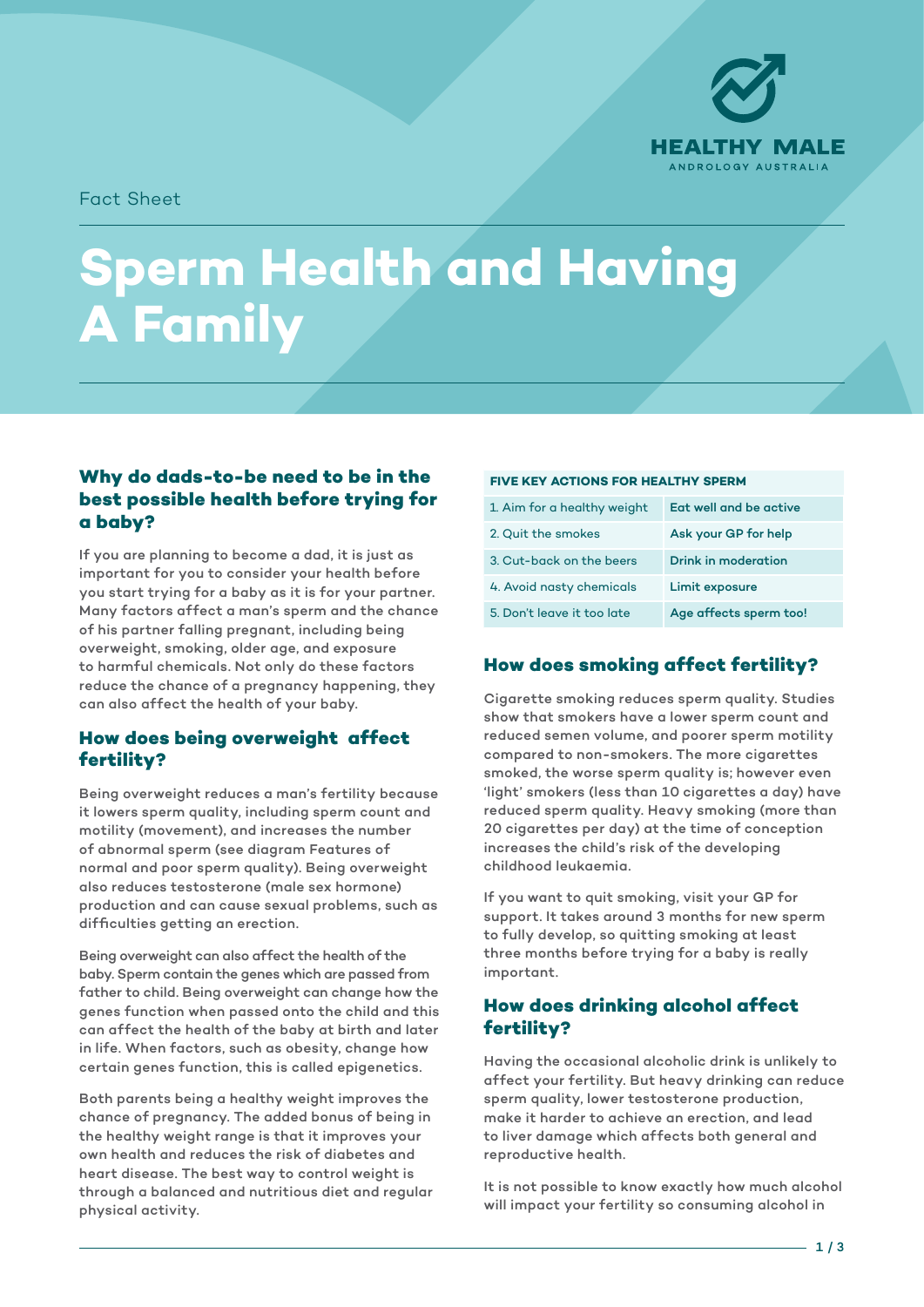moderation is your safest bet. Reducing or cutting out alcohol at least three months before trying for a baby is recommended.

## **How does age affect fertility?**

Unlike women who are born with all the eggs they will ever have, men make sperm throughout their lives. While older men can father children, sperm quality declines with age.

Partners of men aged 45 years or older take longer to fall pregnant and have a higher risk of miscarriage. And, although they are rare, autism and other mental health problems are slightly more common in children with older fathers. The risk of the child having a genetic or chromosomal problem is also increased for older men.

While age cannot be controlled, if you want to become a father, sooner is better than later.

### **How can sexually transmitted infections affect fertility?**

If you think you may have a sexually transmitted infection (STI), it is important to get it checked and treated by a doctor right away. STIs such as chlamydia or gonorrhoea can damage the reproductive organs and cause infertility. Most STIs are easy to treat, and damage can be avoided if the infection is dealt with early. Treatment also reduces the chance of spreading the STI to your partner.

### **How does the use of certain drugs or medications affect fertility?**

The use of anabolic steroids (drugs that mimic testosterone) lower male fertility, with long-term and sometimes irreversible effects on sperm count and quality. Side effects of anabolic steroids include: testicular shrinkage, problems getting an erection and low libido (sex drive). Anabolic steroids stop the body from making testosterone and other hormones which are needed for sperm production and reproductive functioning. This results in very few or no sperm being made in the testis. Anabolic steroids therefore act as a strong contraceptive in men and should not be taken if you are planning to have a baby with your partner.

Some prescribed medications and recreational drugs can also lower fertility and/or sexual function in a man. This includes:

- Long-term use of pain killers which contain opiates
- Medications for treating depression and anxiety
- Chemotherapy or radiotherapy treatments for cancer
- Recreational drugs, such as marijuana, cocaine, and heroin.

Talk to your doctor if you are concerned that the medication you are taking might affect your fertility.

#### Normal sperm count Low sperm count Normal sperm Abnormal sperm Normal forward progression Abnormal motility Sperm count Sperm morphology (shape) Sperm motility (movement)

# **Features of normal and poor sperm quality**